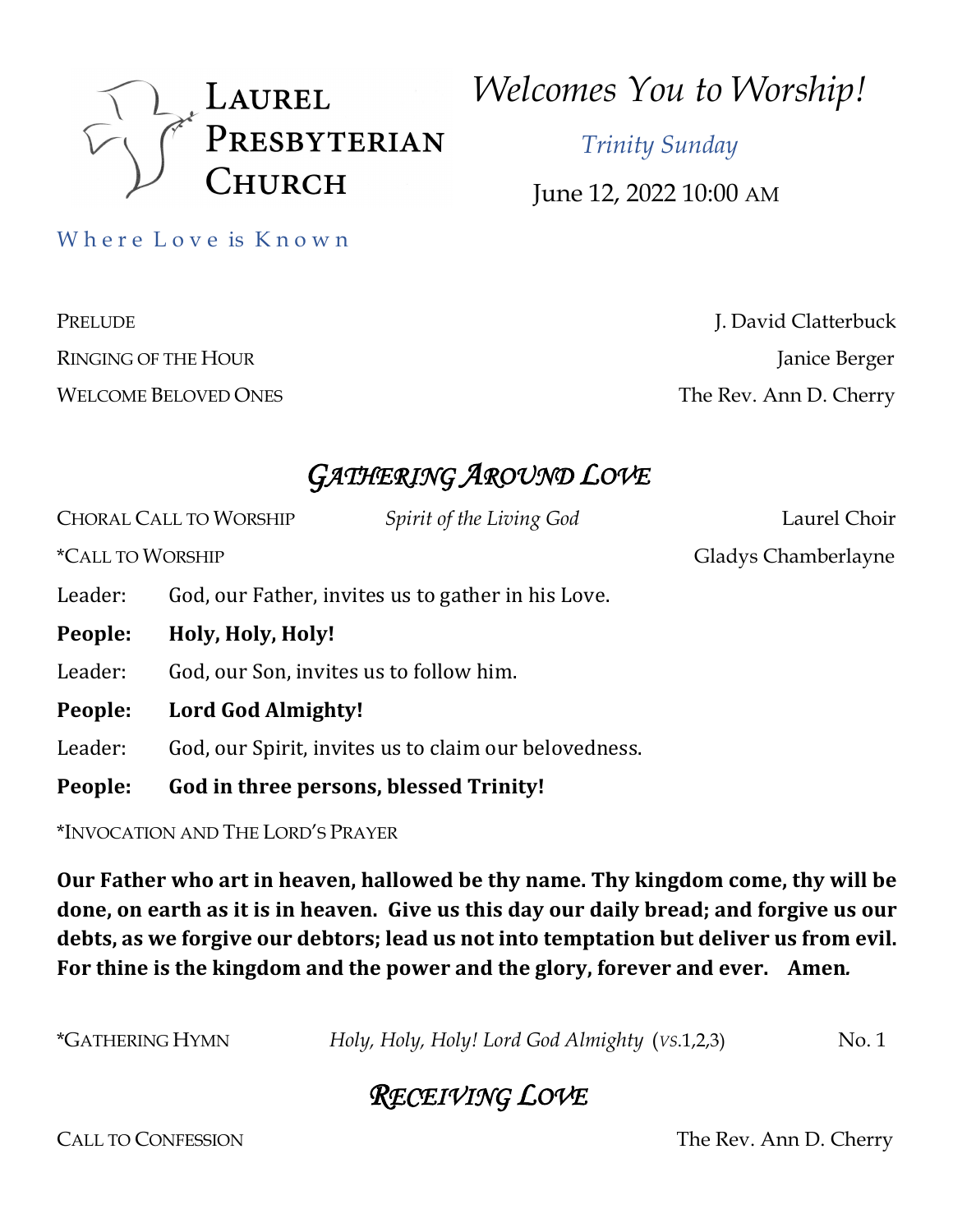#### PRAYER OF CONFESSION

**Beloved God, you are the name above all names, and yet you defy "names" and categorizations. By nature, you transcend all human labels and language. You are**  organically diverse as Father, Son and Holy Spirit and your diversity invites and **includes our diversity, too. Yet, we tend to be so quick to sort and separate each other based on our perceived differences and miss out on our shared humanity. Forgive our reactions and help us to see your belovedness in each other with new eyes. By your grace, enable us to reflect your universal pattern of diversity in ourselves, and** to honor it in others. Disclose to us those places where diversity is not yet honored, so that we might more faithfully honor you - as God the Father, as God the Son and as God the Spirit, for we pray all of these things in the name of Jesus, who is, and was, and always will be, our Christ. Amen.

SILENT PRAYER OF CONFESSION . . . Amen

FORGIVENESS OF SIN

Leader: Hear the good news:

We are created in the very image and likeness of God and because we are, we can always begin, again and again, to grow in deeper likeness. Beloved, believe this good news!

### People: In Jesus Christ, we are forgiven!

\*OUR RESPONSE *Holy, Holy, Holy! Lord God Almighty (vs. 4)* Hymn No. 1

\*PASSING OF THE PEACE

Leader: May the peace of Christ be with you.

People: And also with you.

### *PROCLAIMING LOVE*

| Hannah P. Miller                |
|---------------------------------|
| Proverbs 8: 1-4, 22-31 (NRSVue) |
| Laurel Choir                    |
| John 16: 12-15 (NRSVue)         |
|                                 |
|                                 |

People: Thanks be to God!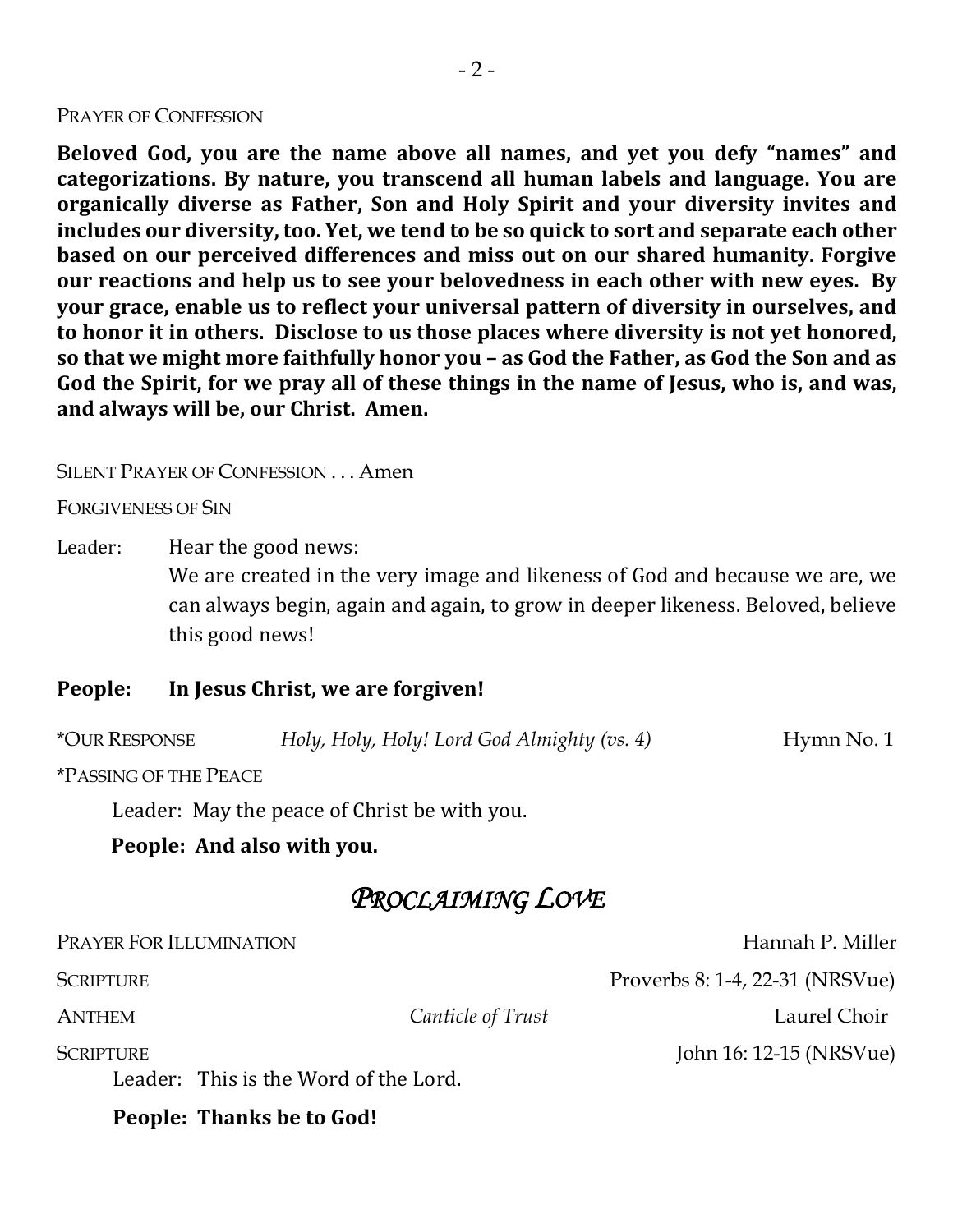#### **SERMON** *"Many Things to Say"* Hannah P. Miller

### *RESPONDING IN LOVE*

| *HYMN                              | Come, Holy Spirit, Heavenly Dove | No. 279             |
|------------------------------------|----------------------------------|---------------------|
| <i><b>*PROFESSION OF FAITH</b></i> | The Scots Confession (Chapter 1) | Gladys Chamberlayne |

We confess and acknowledge one God alone, to whom alone we must cleave, whom, alone we must serve, whom only we must worship, and in whom alone we put our trust. Who is eternal, infinite, immeasurable, incomprehensible, omnipotent, invisible; one in substance and yet distinct in three persons, the Father, the Son and the Holy Spirit. By whom we confess and believe all things in heaven and earth, visible and invisible, to have been created, to be retained in their being, and to be ruled and **guided by**  *God's* **inscrutable providence for such end as**  *God's* **eternal wisdom,**  goodness, and justice have appointed, and to the manifestation of *God's* own glory.

\*OUR RESPONSE *Praise God, from Whom All Blessings Flow* Hymn No. 609 COMMISSION AND CHARGE TO HANNAH P. MILLER Duane Berger, Elder & Rev. Ann Cherry A LITANY OF COMMISSIONING DUANE BERGER DUANE BERGER Leader: There are different gifts. People: But it is the same Spirit who gives them. Leader: There are different ways of serving our Forever God People: But it is the same Lord who is served. Leader: Each one of us is given a gift by the Spirit to advance love; People: And to use it for our common good. Leader: Together we are the body of Christ, People: And individually members of this beloved community. Leader: Though we have different gifts, we all are made in the image and likeness of God and have been given the ministry of love. Within our common ministry, some members are chosen for particular functions, such as ministers and elders, and today, as a seminary intern, to prepare for the work and life of ministry ahead. As a church family, we recognize these special gifts, remembering that our Lord Jesus said, "Whoever among you desire to be great must become the servant of all." **People:** Just as the Son of Man came not to be served, but to serve, so are we called to serve in Christ's name, in order to be God's love and agency of good

**news in this world.**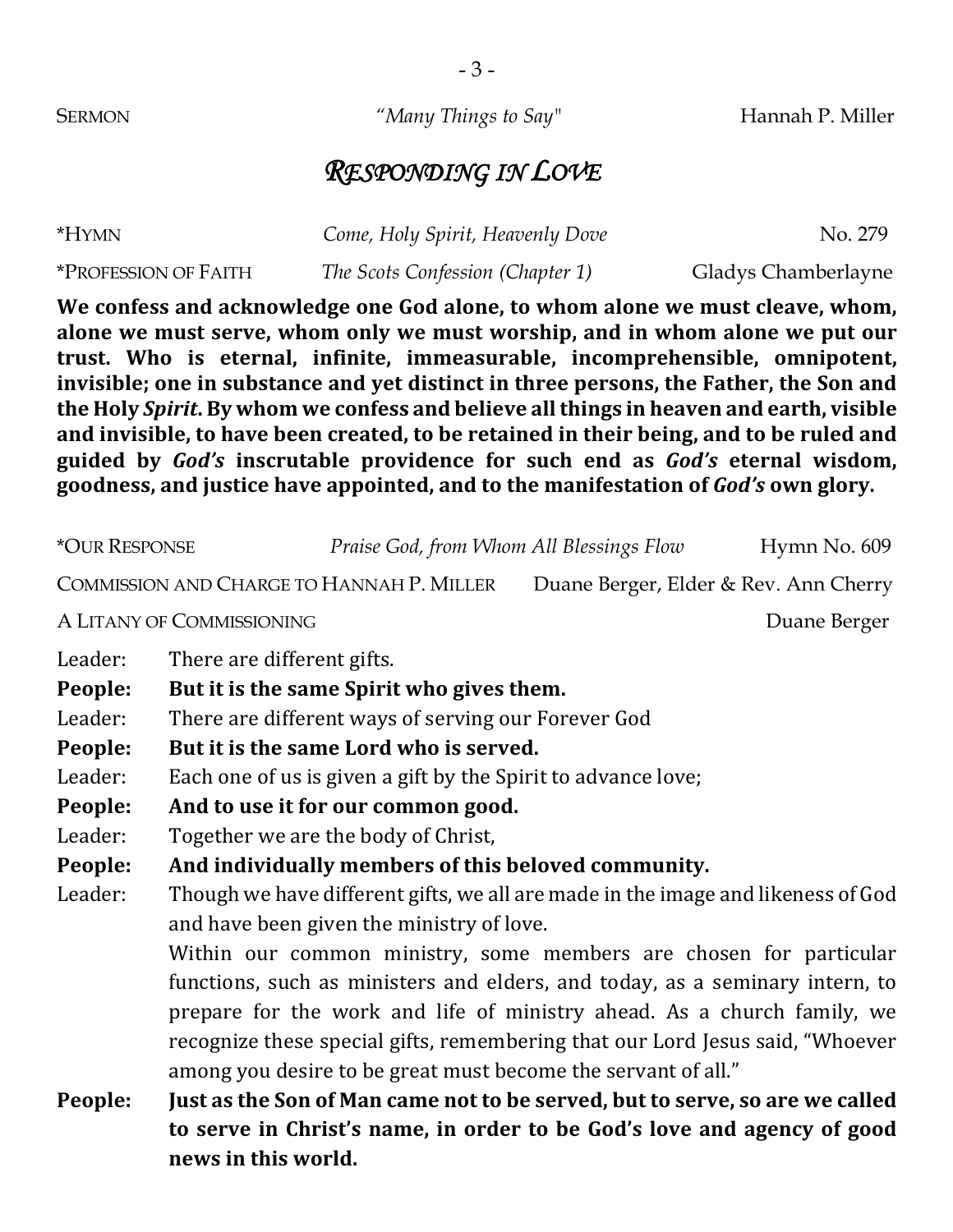QUESTIONS OF THE SEMINARY INTERN AND THE CONGREGATION

Ann: Do you, Hannah Powers Miller, promise to serve God with all of your heart, mind and soul? To serve this congregation by learning our love language, respecting our culture, acknowledging our God given preciousness and dignity, as you learn how to minister? Do you?

\*Hannah: I do.

Ann: Do you promise to serve this congregation with love, imagination, **thoughtfulness and care?**

\*Hannah: I do.

Ann: Do you promise to ask for what you need? To be curious? To try out new **things?** And to make many mistakes in the service of growth?

\*Hannah: I do.

**Duane:** Do the people of Laurel Presbyterian Church promise to offer a safe place for Hannah to grow? To make mistakes and start again? To support her with our prayers, feedback, affirmations and love as she learns how to minister among us?

\*People: We do.

- **Duane:** Do we promise to fuel her curiosity, to inspire her imagination, to allow her to try out new things and new ways, even in our worship service? \*People: We do.
- **Duane:** Do we promise to include her in our congregational life and our personal lives as a valuable image bearer of God among us? Do we promise to learn her language of love and to reflect her belovedness back to her?

\*People: We do.

\*QUESTIONS OF OUR SUPPORT TEAM FOR HANNAH

Ann: Do you, the members of Hannah's Support Team, promise to pray for her? To encourage her with your affirmation, to uplift her when she is discouraged, to provide feedback for her growth, and to reflect her unique **belovedness so that she might see herself as God sees her?** 

Support: We do.

CHARGE AND PRAYER DUANE BERGER DUANE BERGER, Elder WELCOME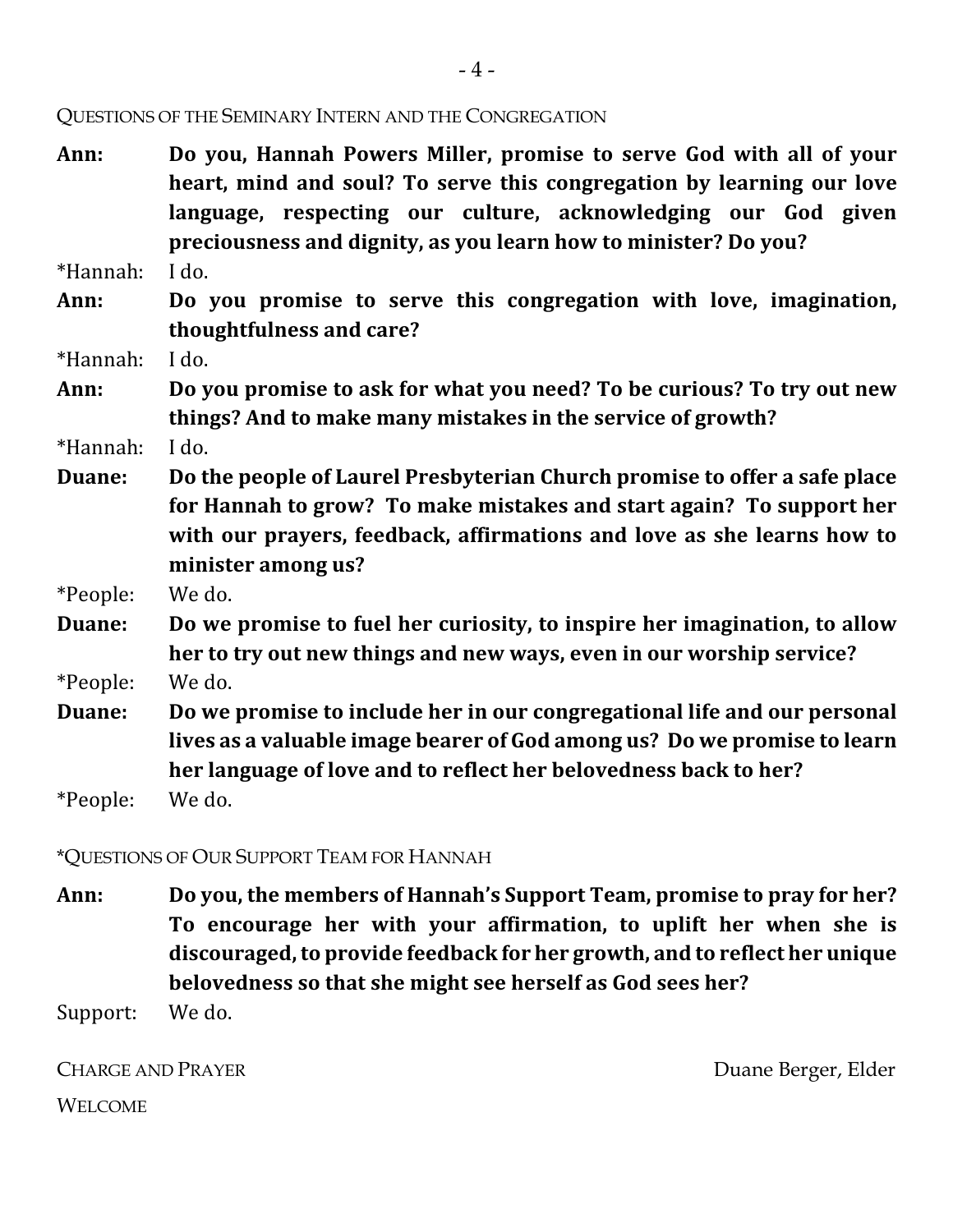PRAYERS OF THE PEOPLE The Rev. Ann D. Cherry

# *BEARING LOVE INTO THE WORLD*

| <i><b>*SENDING HYMN</b></i>           | Source and Sovereign Rock and Cloud | No. 11                                      |
|---------------------------------------|-------------------------------------|---------------------------------------------|
| <i><b>*CHARGE AND BENEDICTION</b></i> |                                     | Hannah P. Miller                            |
| <i>*POSTLUDE</i>                      |                                     | J. David Clatterbuck                        |
| <b>*RECESSION AND GREETING</b>        |                                     | Hannah P. Miller and The Rev. Ann D. Cherry |

### **\*Please feel free to stand and move during our worship service.**

**Lay Reader**: Thank you Gladys Chamberlayne for serving as our liturgist today.

**Sanctuary Flowers:** The flowers are given this day to the glory of God by Laurel Love in honor of Hannah P. Miller to welcome her to Laurel Presbyterian Church as our summer seminary intern.

**Passing of the Peace**: You are invited to stand and greet each other with waves, air hugs and elbow bumps in the name of our Beloved One to show forth your Laurel Love : )

**Recession and Greeting:** Ann and Hannah will recess after the charge and benediction to greet us by the front door in the narthex area. They would like to have an opportunity to touch base with every one of us before we leave for the day. This is one pre-pandemic ritual that Ann would like to reinstate, with an ounce of physical distancing as an extra precaution : )

**Friendship Pads:** Old and new friends, please take a moment to fill out our Friendship Pads. Please provide us with a (cell) phone or email contact. Friendship Pads can be found at the end of the pews  $:$   $)$ 

**Today is Trinity Sunday:** We are celebrating the diversity of the three persons of the Godhead, God as Father, God as Son, God as Holy Spirit.

**Welcome Lingering After Church**: Member Care and Missions is hosting a Lingering today to welcome Hannah Miller to our church. Please stay behind to introduce yourself and show her some Laurel Love.

**Hannah Miller Joins Us**: Hannah Miller, our summer seminary intern, begins her internship with us today. She has just completed her first year at Union Presbyterian Seminary and will be with us from June 12 through August 17. You will see her in the pulpit, making pastoral calls, and getting to know us as she learns the ropes, and the practice of speaking love through this church. Our team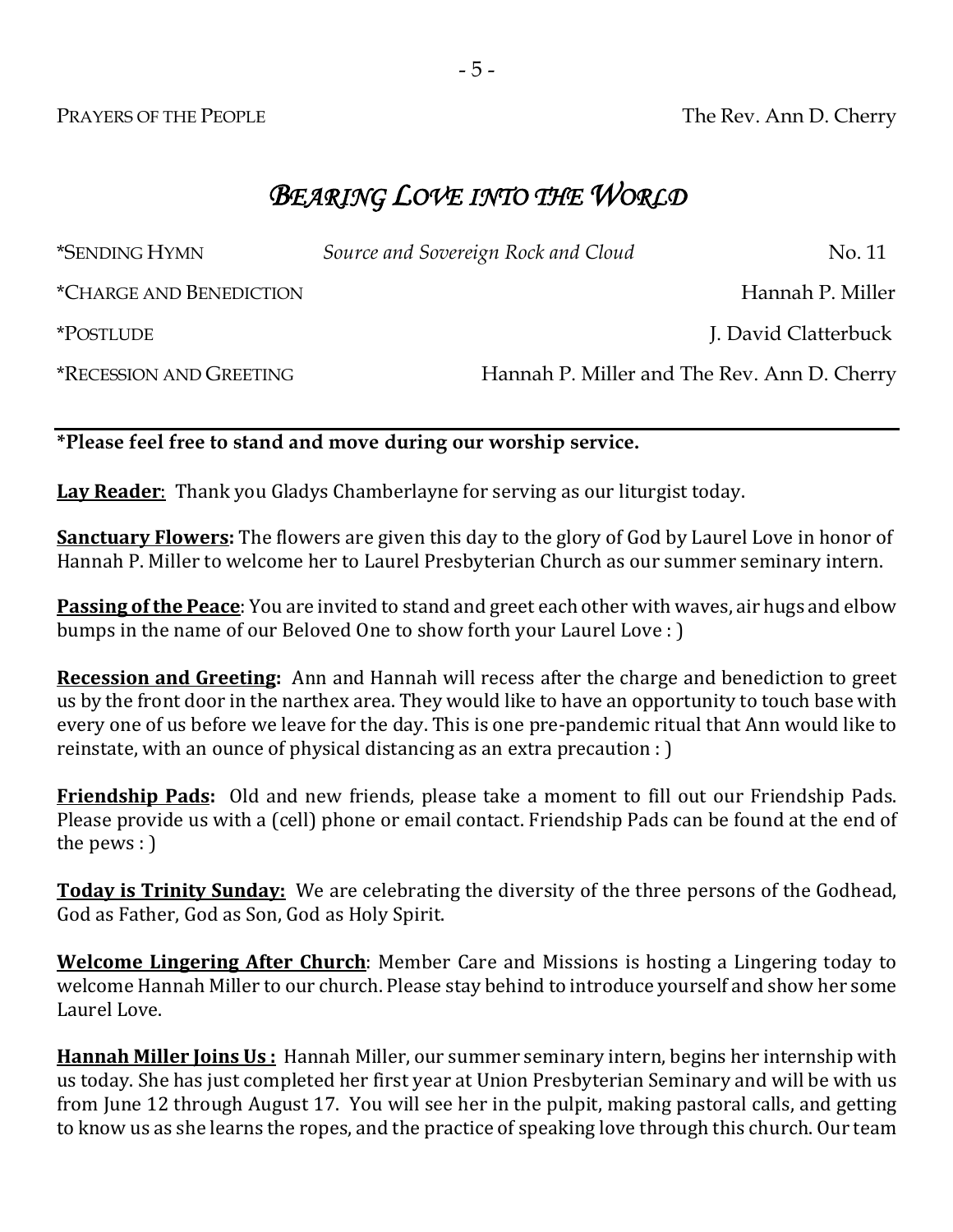to support Hannah is Duane Berger, Mary Jane Bowlin, Diane Jackson, Brenda MacRae and Judy Smith.

**Our Thursday Small Group:** Please join the conversation on Thursdays, at 1 pm, as we continue to unpack Parker Palmer's book, *Let Your Life Speak*, and reflect each other's preciousness.

**Join our Sunday School:** We are gathering at 9 am in the parking lot on nice days and in the fellowship hall on rainy or hot days. All are welcomed. We are doing a series of "one-off" education programs so that we can dip in and out of class without worry.

**Circle on Tuesday:** Our Women's Circle will meet next on Tuesday, June 14<sup>th</sup>, at 10 am in the Fellowship Hall. We will be discussing the two chapters on Mary, Lessons 7 and 8. Please join us. Gladys Chamberlayne is our moderator, and Carol Short is our bible leader.

**Choir Rehearsals:** The choir will still be singing through July and will take a sabbath for the month of August. Thursday June  $16$ <sup>th</sup> will be our last practice until the fall. Please let David Clatterbuck, Director of Music, know if you are interested in joining us. We practice on Thursdays at 5:30 pm.

**Community Groups at Laurel**: Chris Rhoden is forming several groups beginning this summer. You are welcome to participate as you feel led. You can sign up on the bulletin board, or text Chris at (804) 220-1583. If you would like to participate but cost is a factor, there are options: (1) use **your medical insurance plan** (some plans are accepted) (2) pay what you can (3) pay it forward with community service  $(4)$  reach out to Ann Cherry for financial assistance.

- 1. "Use Your Inside Voice Writing for Creativity and Exploration" will meet weekly starting June  $23^{\text{rd}}$  at 3 pm in our Parlor. The cost for this group is \$75 for 4 meetings.
- 2. "Wednesdays at Laurel" will meet every other Wednesday at 1 pm and is designed to meet the needs of those with memory struggles. Chris Rhoden is facilitating. The cost is \$30 a meeting and if cost is a factor see Ann for assistance. This past week the group made bread. Contact Chris or Ann if interested.
- 3. "Tattoos On Your Heart: A book group for men." We will read *Tattoos On your Heart,* written by Fr. Greg Boyle. This group is facilitated by Chris. **Sign-up sheet on bulletin board** or you can text Chris at number above. Group time to be determined after we know who is participating.
- 4. "Co-Habitating with Grief." A six-week group to explore how we live on and live through the loss of beloved one. This group will be facilitated by Chris and Ann. **Sign up on the bulletin board** or text Chris or Ann. Group time to be determined after we know who is participating. Cost is \$30 a session.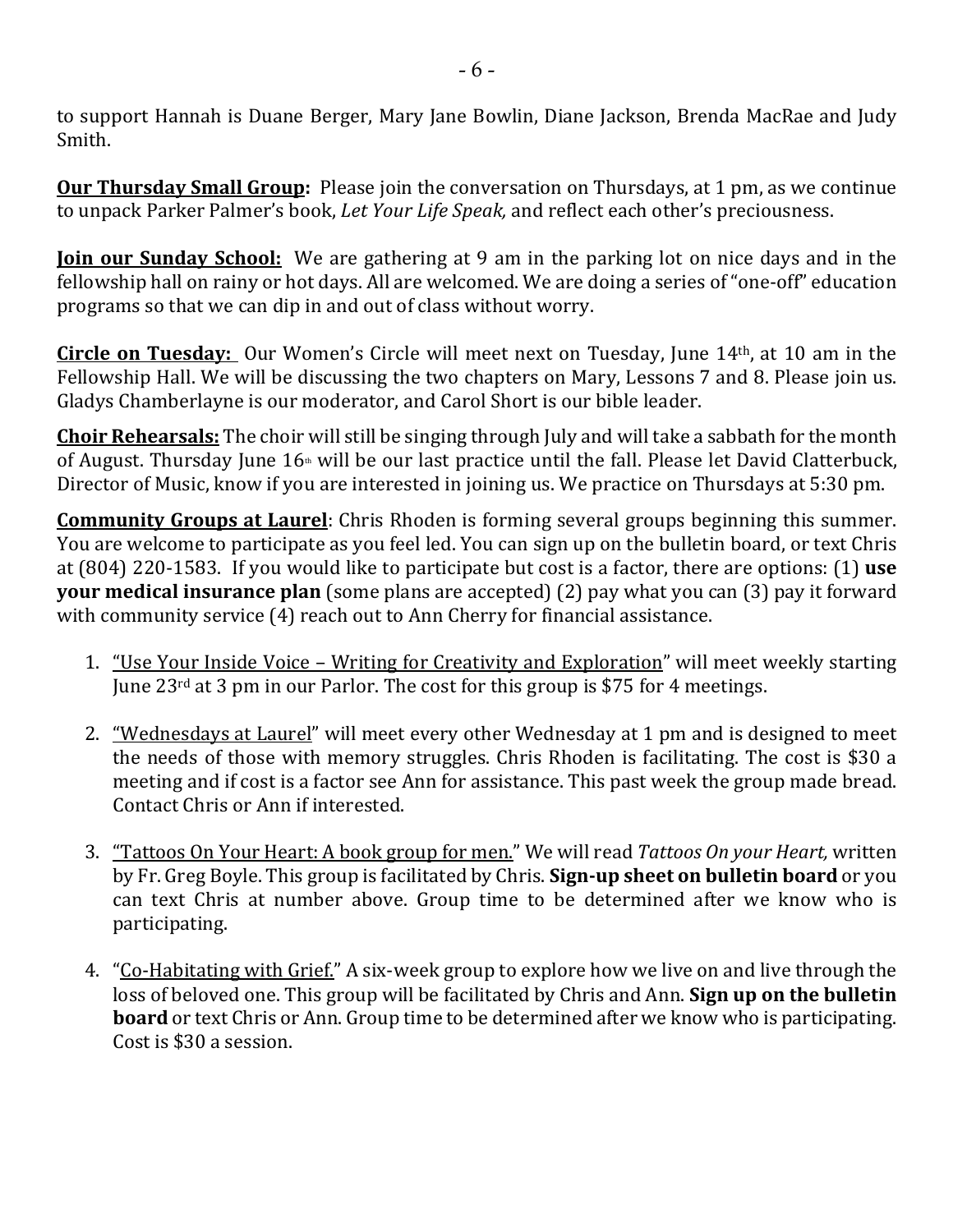### **Masks are Still Optional BUT Risk is High:**

**COVID Update June 1:** Masks continue to be optional in worship and at all church gatherings; however, Henrico County is currently in the High Risk category, and the CDC is recommending masking at indoor public spaces.

*Please stay up to date with your COVID-19 vaccines, get tested if you have symptoms,* and if you are at high risk for severe illness, take the necessary precautions advised by *your healthcare professional.*

Lots of gratitude to the COVID Task Force of Brenda MacRae, Mary Scearce and Ann Whitby who are remaining vigilant to monitor COVID developments.

**NRSVue:** After 30 years, the NRSV has been updated to reflect the writings of the Dead Sea Scrolls, which are roughly 2000 years old. Thirty scholars were commissioned by Friendship Press, the National Council of Churches, and the Society for Biblical Literature to create as literal and unencumbered an English translation as possible. We will be using this latest translation as it makes sense in worship. The added "ue" means updated edition.

**SCAM** alert: It has come to our attention that some members of our congregation have been targeted by scam emails or texts requesting your assistance to purchase gift cards for the staff. The email address and text contained "Rev Ann" as if it were coming from our minister, but it was not. Ann's email/text does not contain "Rev Ann." If you get a message like this, please be aware that this is a SCAM. Do not reply, follow any links provided in the email or text, or send money or gift cards.

On occasion, we may ask your support in the form of gift cards for special events or to show our Laurel love to individuals or organizations. We will reach out by phone to contact you in addition to an email that might give you a heads-up about a drive to raise gift money.

We hope to soon have an online donation feature added to our website, thanks to the hard work of Pete MacRae and the approval of our Session, which will be a better way to make these kinds of contributions.

Ann's email is <u>laurelpres.cherry@gmail.com</u> and her phone number is (804) 508-3850.

**Ukraine Love:** Many of you have wondered how we might support peace efforts in Europe, displaced and disrupted families, and medical aid for those impacted. The first thing we can do is to keep praying. The second thing we can do is to help fund relief efforts. You can do this through:

- The Presbyterian Church (Missions): pma.pcusa.org/donate/make-a-gift/giftinfo/DR000156/
- The Red Cross: redcross.org/donate/donation.html/
- St. Jude's Research Hospital (coordinating care and evacuation of children undergoing treatment): stjude.org/donate/donate-to-st-jude.html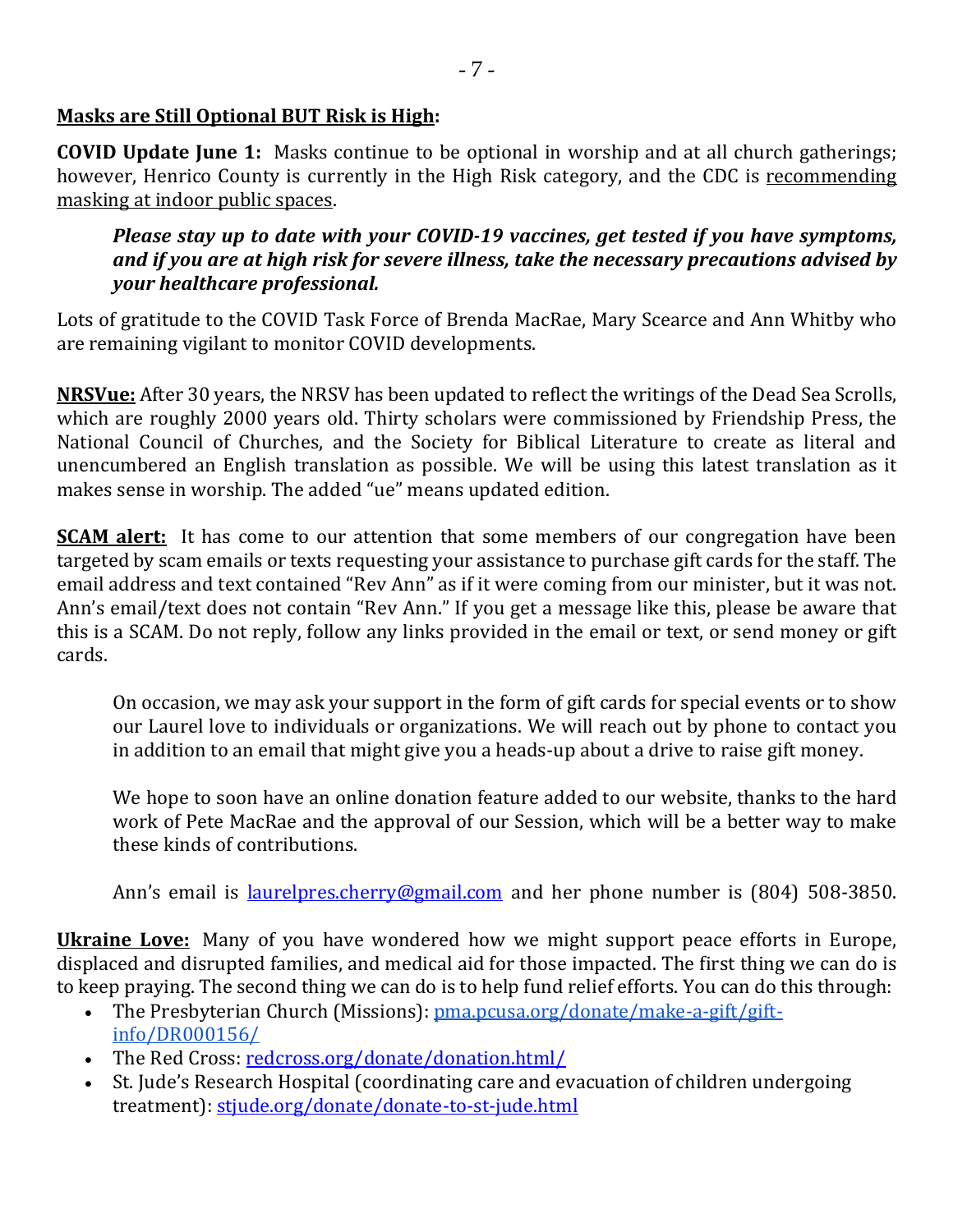**Kettle o'Fish Counseling:** Each of us is created by God with purpose and infused with meaning no matter our season of life. If you are interested in exploring yours, please reach out to Chris Rhoden at  $(804)$  220-1583. If you would like to participate but cost is a factor, see the options below. "Be known. Be loved."

**Important Update on Chris Rhoden's services:** Chris is transitioning from a student to a professional practitioner. He is not a paid staff member of Laurel as much as we love him and have created space to support his ministry. He will be able to accept many insurance plans, or you can opt to pay what you can, pay it forward with community service, or reach out to Ann for financial support. Please don't be shy about asking Chris about his fee structure or what insurance plans he accepts. Our well-being is an important part of our stewardship of self and telegraphs that we are invested in cultivating our own unique belovedness (as given to us by God).

**The Lamb Basket:** The Circle has asked that we think outside of the pantry box and bring in canned or boxed items that we find on sale to refill our Lamb basket. The donation box is located in the Narthex.

**Weekly Tithes and Our Offerings**: We have placed a small church house on the table in the Narthex and invite you to leave your gifts to support God's work as you depart. You can also mail in your pledges and weekly offerings using our post office address: P.O. Box 1280, Glen Allen, VA 23060-1280

**Next Stated Session Meeting:** We will meet on the fourth Sunday this month, June 26<sup>th</sup>, for our regularly scheduled Session Meeting.

**Documentarian Sought:** If you are a detail person, love to organize, like to track data, please let Rev. Cherry know. We are seeking a Documentarian for our Clerk of Session to maintain our church records. 

**Worship Production Team (WPT)**: A special thank you to Michael Whitby, Rudy van't Riet, Ann Whitby, and Steve Scearce for recording and producing our worship services.

**LIVE from Laurel Pres!** You can virtually connect at our regular service time or any time thereafter. Go to laurelpres.com, choose the "worship" tab, and follow the link to our YouTube page.

**We want you Comfortable:** You are invited to stand, stretch, and move during our worship service or even to remain seated. Your comfort is key, so make yourself at home. We have 2 dedicated armchairs in front of the sound booth for those who might prefer seats with arms.

**Bulletin Announcements Best Guide:** Please use this as your church event planner for our life together. Sometimes the schedule needs to shift from what is posted in our newsletter.

**June Shepherd of the Month:** Our Shepherd of the Month for June is Mary Jane Bowlin. You can reach Mary Jane at (804) 672-6009. Our shepherds provide member care and TLC.